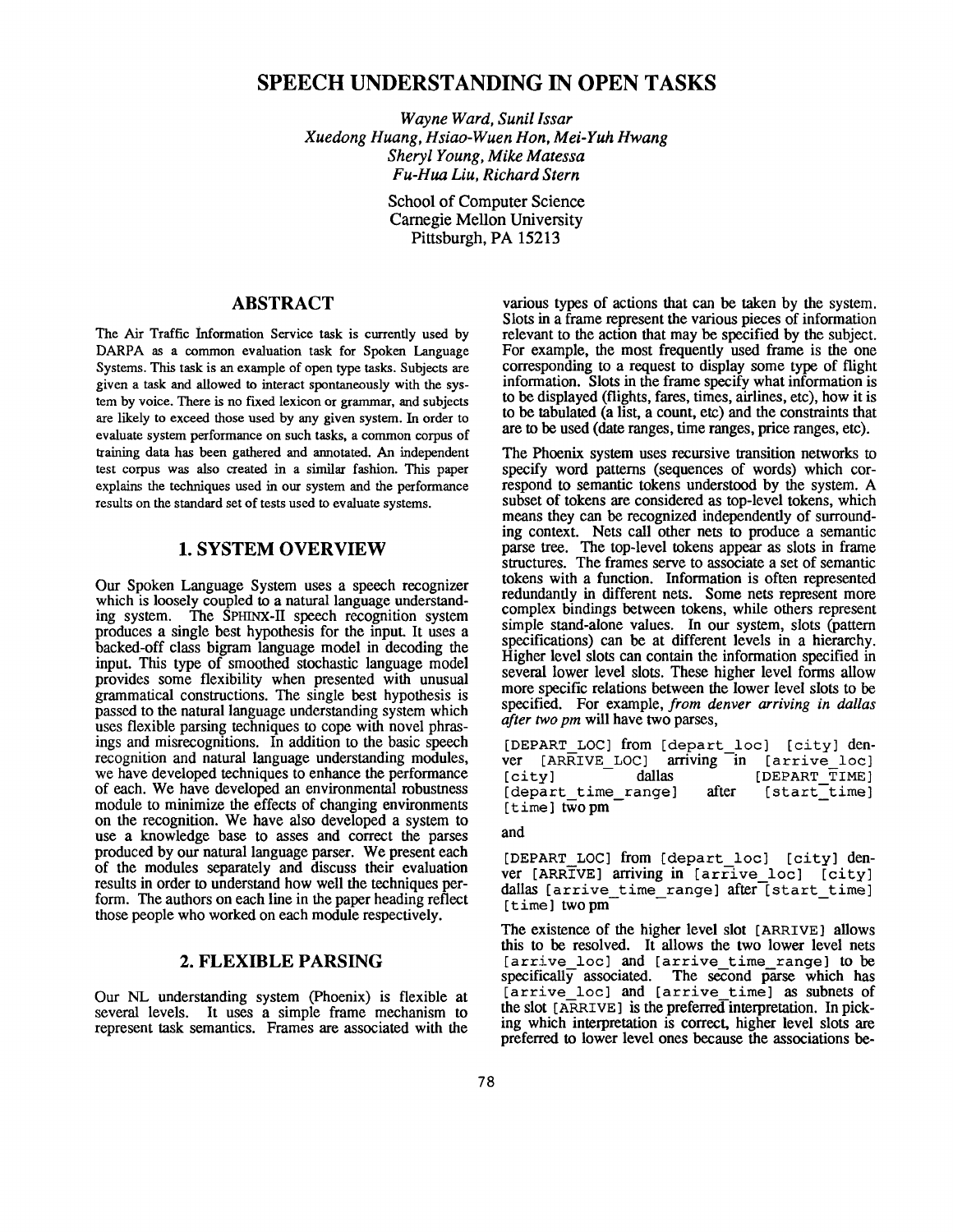tween concepts is more tightly bound, thus the second (correct) interpretation is picked here. The simple heuristic to select for the interpretation which has fewer slots (with the same number of words accounted for) allows the situation to be resolved correctly.

The parser operates by matching the word patterns for tokens against the input text. A set of possible interpretations are pursued simultaneously. A subsumption algorithm is used to find the longest version of a phrase for efficiency purposes. As tokens (phrases) are recognized, they are added to frames to which they apply. The algorithm is basically a dynamic programming beam search. Many different frames, and several different versions of a frame, are pursued simultaneously. The score for each frame hypothesis is the number of words that it accounts for. At the end of an utterance the parser picks the best scoring frame as the result.

The parse is flexible at the slot level in that it allows slots to be filled independent of order. It is not necessary to represent all different orders in which the slot patterns could occur. Grammatical restarts and repeats are handled by overwriting a slot if the same slot is subsequently recognized again.

The pattern matches are also flexible because of the way the grammars are written. The patterns for a semantic token consist of mandatory words or tokens which are necessary to the meaning of the token and optional elements. The patterns are also written to overgenerate in ways that do not change the semantics. This overgeneration not only makes the pattern matches more flexible but also serves to make the networks smaller. For example, the nets are collapsed at points such that tense, number and case restrictions are not enforced. Articles A and AN are treated identically.

The slots in the best scoring frame are then used to build objects. In this process, all dates, times, names, etc. are mapped into a standard form for the routines that build the database query. The objects represent the information that was extracted from the utterance. There is also a currently active set of objects which represent constraints from previous utterances. The new objects created from the frame are merged with the current set of objects. At this step ellipsis and anaphora are resolved. Resolution of ellipsis and anaphora is relatively simple in this system. The slots in frames are semantic, thus we know the type of object needed for the resolution. For ellipsis, we add the new objects. For anaphora, we simply have to check that an object of that type already exists.

Each frame has an associated function. After the information is extracted and objects built, the frame function is executed. This function takes the action appropriate for the frame. It builds a database query (if appropriate) from objects, sends it to SYBASE (the DataBase Management System we use) and displays output to the user. This system has been described in previous papers. [1] [2]

#### **2.1. Natural Language Training Data**

The frame structures and patterns for the Recursive Transition Networks were developed by processing transcripts of subjects performing scenarios of the ATIS task. The data were gathered by several sites using Wizard paradigms. This is a paradigm where the subjects are told that they are using a speech recognition system in the task, but an unseen experimenter is actually controlling the responses to the subjects screen. The data were submitted to NIST and released by them. There have been three sets of training data released by NIST: ATIS0, ATIS1 and ATIS2. We used only data from these releases in developing our system. A subset of this data (approximately 5000 utterances) has been annotated with reference answers. We have used only a subset of the ATIS2 data, including all of the annotated data. The development test sets (for ATIS0 and ATIS1) were not included in the training.

#### **2.2. Natural Language Processing Results**

A set of 980 utterances comprised of 123 sessions from 37 speakers was set aside as a test set. Transcripts of these utterances were processed by the systems to evaluate the performance of the Natural Language Understanding modules. This will provide an upper bound on the performance of the Spoken Language Systems, *i.e.* this represents the performance given perfect recognition. The utterances for sessions provided dialog interaction with a system, not just the processing of isolated utterances. All of the utterances were processed by the systems as dialogs. For result reporting purposes, the utterances were divided into three classes:

- Class A utterances requiring no context for interpretation
- Class D utterances that can be interpreted only in the context of previous utterances
- Class X utterances that for one reason or another were not considered answerable.

Our results for processing the test set transcripts are shown in Table 1. There were  $\overline{4}02$  utterances in Class A and 285 utterances in Class D for a combined total of 687 utterances. The remainder of the 980 utterances were Class X and thus were not scored. The database output of the system is scored. The percent correct figure is the percent of the utterances for which the system returned the (exactly) correct output from the database. The percent wrong is the percent of the utterances for which the system returned an answer from the database, but the answer was not correct. The percent NO\_ANS is the percentage of the utterances that the system did not attempt to answer. The Weighted Error measure is computed as  $(2 * %Wrong) +$ %NO\_ANSWER. These NL results (both percent correct and weighted error) were the best of any site reporting.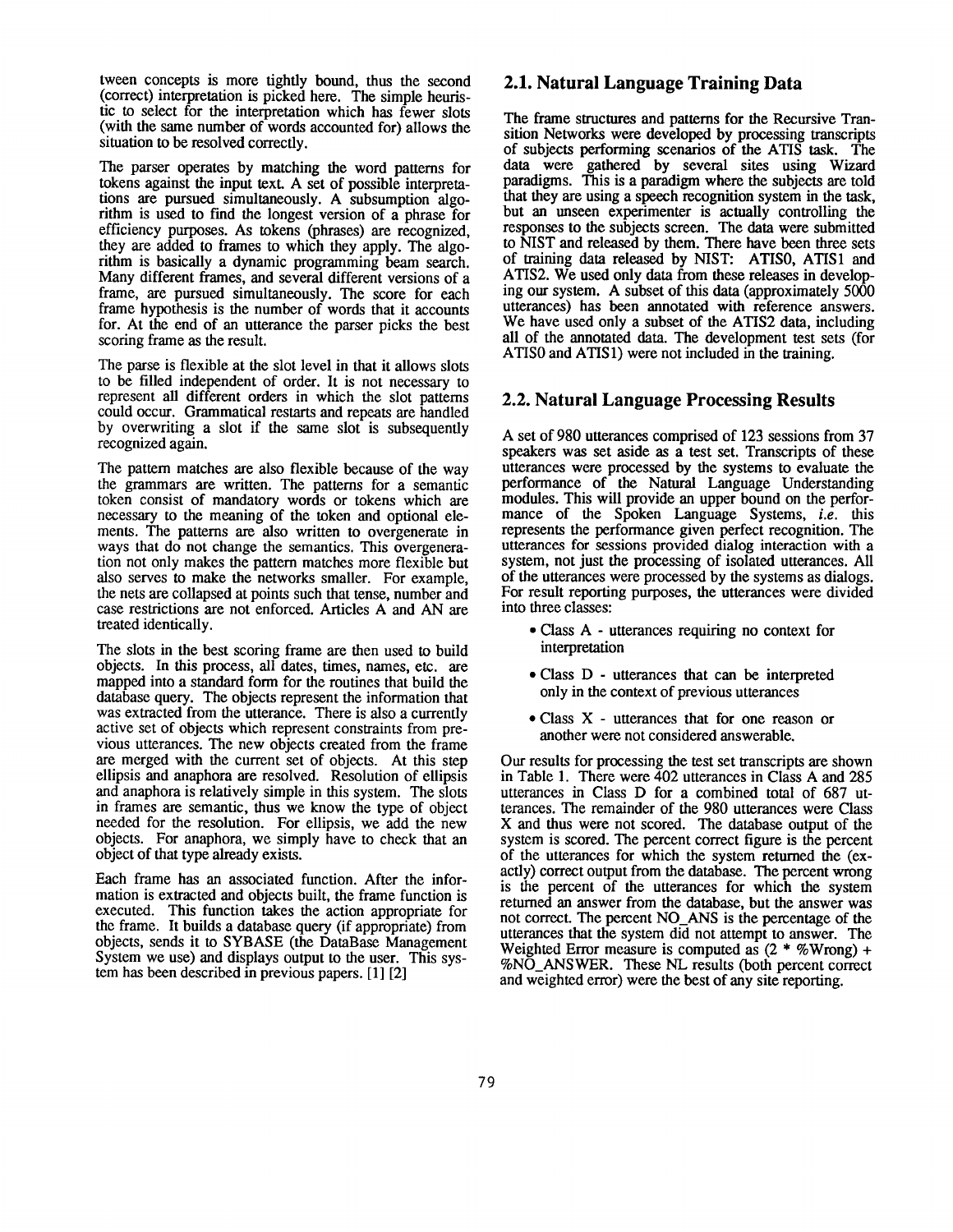| Class   | % Correct | $%$ Wrong | % NO_ANS | Weighted Error |
|---------|-----------|-----------|----------|----------------|
| $A + D$ | 84.7      | 14.8      | 0.4      | 30.1           |
| A       | 88.6      | 11.4      | 0.0      | 22.9           |
|         | 79.3      | 19.6      |          | 40.4           |

Table 1: NL results from processing test set transcripts.

#### **2.3. Comparison to February 1991 system**

The purpose of evaluations is not only to measure current performance, but also to measure progress over time. A similar evaluation was conducted in February 1991.

For Class A data, our percent correct performance increased from 80.7 to 88.6. This means that the percentage of errors decreased from 19.3 to 11.4, representing a **decrease in errors of 41 percent.** The weighted error decreased from 36.0 to 22.9.

For Class D data, our percent correct increased from 60.5 to 79.3. The represents a **decrease in errors of** 48 percent. The weighted error was reduced from 115.8 to 40.4.

The basic algorithms used are the same as for previous versions of the system. The increase in performance came primarily from

- Bug fixes (primarily to the SQL generation code)
- Extension of the semantics, grammar and lexicon from processing part of the ATIS2 training data.
- Improved context mechanism

## **2.4. Partial Understanding**

In our system, we use the NO ANSWER response differently than other sites. If our results are compared to others, we output far fewer NO\_ANSWER responses. This is because we use a different criteria for choosing not to answer. In order to optimize the weighted error measure, one would want to choose not to answer an utterance if the system believed that the input was not completely understood correctly, *i.e.* if it thought that the answer would not be completely correct. However, if the system chooses not to answer, it should ignore all information in the utterance. Since our goal is to build interactive spoken language understanding systems, we prefer a strategy that shows the user what is understood and engages in a clarification dialog with the user to get missing information or correct misunderstandings. For this procedure we need to retain the information that was understood from the utterance for dialog purposes. The user must also be clearly shown what was understood. Therefore, we only output a was understood.

NO\_ANSWER response when the system did not arrive **at**  even a partial understanding of the utterance.

### **3. SPEECH PROCESSING**

For our recognizer, we use the SPHINX-II speech recognition system. In comparison with the SPHINX system, the SPHINX-II system incorporates multiple dynamic features (extended from three codebooks to four), a speakernormalized front-end, sex-dependent semi-continuous hidden Markov models (which replace discrete models), and the shared-distribution representation (which replaces generalized between-word triphones). [3] [4] For the Feb. 1992 ATIS evaluation, we used SPHINX-II (without the speaker normalization component) to construct speaker normalization vocabulary-independent models and adapted vocabularyindependent models with ATIS training data. The system used a backoff class bigram language model and a Viterbi beam search.

## **3.1. Acoustic Training**

In order to efficiently share parameters across word models, the SPHINX-II system uses shared-distribution models. [5] The states in the phonetic HMMs are treated as the basic unit for modeling and are referred to as senones. [4] There were 6500 senones in the systems. Vocabulary-independent acoustic models were trained on approximately 12,000 general English utterances. These models were used to initialize vocabulary specific models (the vocabulary-independent mapping table was used) which were then trained on the task-specific data. Approximately 10,000 utterances from the ATIS0, ATIS1 and ATIS2 training sets were used in the adaptation training. The original vocabulary-independent models were then interpolated with the vocabulary-dependent models to give the adapted models used in the recognition.

#### **3.2. Lexicon and Language Model**

A backoff class bigram grammar was trained on a total of approximately 12,000 utterances from the same three NIST ATIS distributions. The grammar used a lexicon of 1389 words with 914 word classes defined. The system used seven models for non-speech events.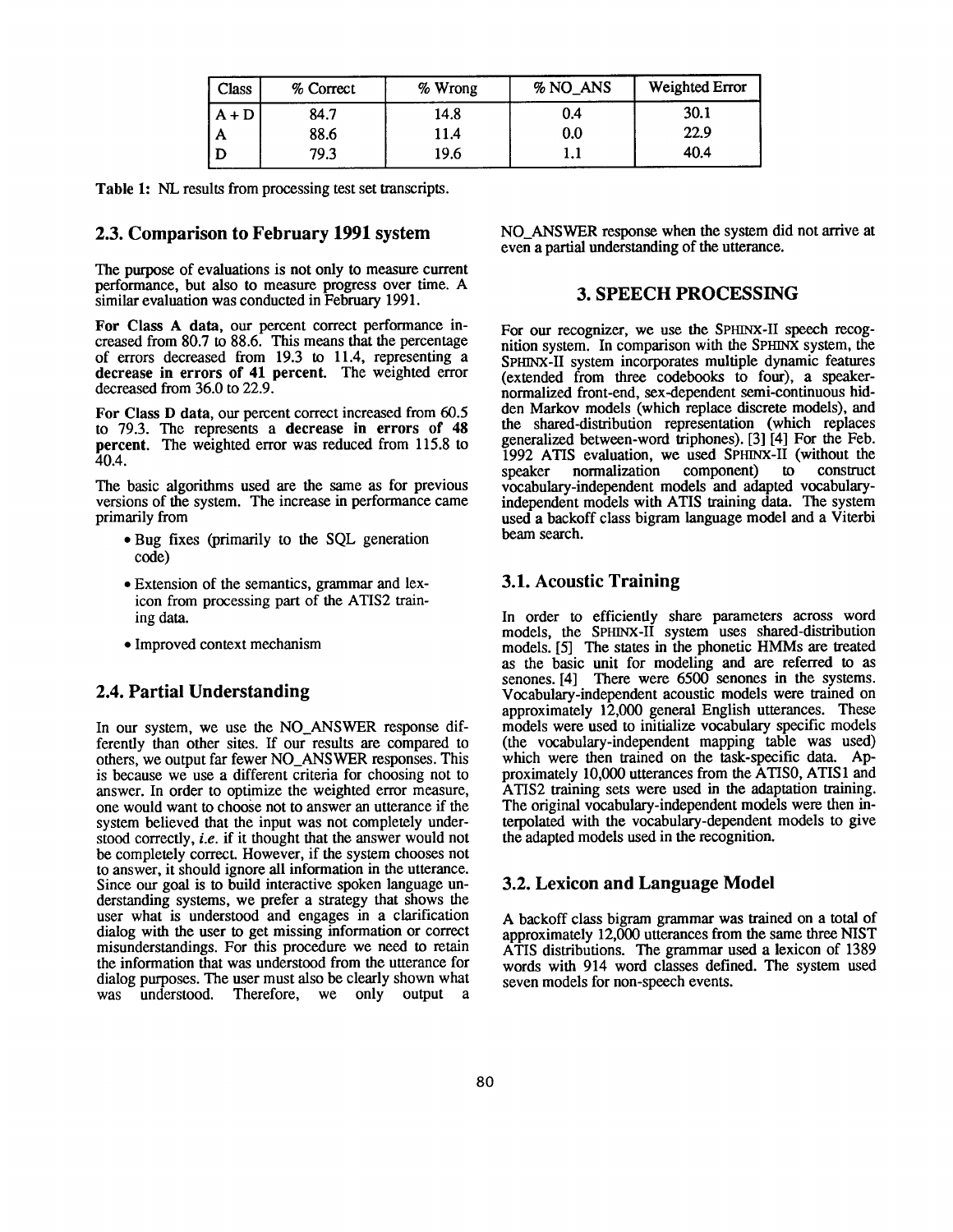| Class   | Correct | Sub  | Deletions | Insertions | Error |
|---------|---------|------|-----------|------------|-------|
| $A+D+X$ | 88.2    | 9.7  | 2.1       | 4.4        | 16.2  |
| $A+D$   | 91.9    | 6.5  | 1.6       | 3.7        | 11.8  |
| A       | 92.8    | 5.7  | 1.6       | 3.2        | 10.4  |
| D       | 90.3    | 8.2  | 1.5       | 4.8        | 14.5  |
| X       | 78.9    | 17.6 | 3.4       | 6.1        | 27.2  |

**Table 2:** SPHINX-II Speech Recognition results.

| <b>Class</b> | % Correct | % Wrong | % NO_ANS | Weighted Error |
|--------------|-----------|---------|----------|----------------|
| $A + D$      | 66.7      | 32.9    | 0.4      | 66.2           |
| А            | 74.1      | 25.9    | 0.0      | 51.7           |
|              | 56.1      | 42.8    | 1.1      | 86.7           |

**Table** 3: SLS results from processing test set speech input.

The Speech recognition results for the test set are shown in Table 2. The Error column is the sum of Substitutions, Insertions and Deletions. The output from the recognizer was then sent to the NL system to get the complete Spoken Language System results. These are shown in Table 3.

#### **3.4. Comparison to February 1991 system**

For Class A data, our word error percentage was reduced from 28.7 to 10.4 representing a decrease in errors of 64 percent. The overall SLS error is a function of both the speech recognition and natural language errors. Our percentage of errors in SLS output decreased from 39 to 26 representing a decrease in errors of 33 percent. The weighted error decreased from 65.5 to 51.7.

For Class D data, our word error percentage was reduced from 26.9 to 14.5 representing a decrease in errors of 46 percent. Our percentage of errors in SLS output decreased from 61 to 44 representing a decrease in errors of 28 percent. The weighted error decreased from 116 to 87.

The increase in speech recognition performance came from using the SPHINX-II system where we used SPHINX in 1991. The primary differences are:

- Semi-continuous shared-distribution HMMs replaced discrete HMM generalized triphones
- Sex-dependent models were added
- Added second order difference cepstrum codebook

## **3.3. Speech Processing Results** 4. KNOWLEDGE BASED CORRECTION

The MINDS-II SLS system is a back-end module which applies constraints derived from syntax, semantics, pragmatics, and applicable discourse context and discourse structure to detect and correct erroneous parses, skipped or overlooked information and out of domain requests. MINDS-II transcript processor is composed of a dialog module, an utterance analyzer and a domain constraints model. Input to the CMU MINDS-II NL system is the transcribed string, the parse produced by the PHOENIX caseframe parser and the parse matrix. The system first looks for out of domain requests by looking for otherwise reasonable domain objects and relations among objects not included in this application database. Second, it tries to detect and correct all misparses by searching for alternate interpretations of both strings and relations among identified domain concepts. Further unanswerable queries are detected in this phase, although the system cannot determine whether the queries are unanswerable because the speaker mis-spoke or intentionally requested extra-domain information. Third, the system evaluates all word strings not contained in the parsed representation to assess their potential importance and attempt to account for the information. Unaccounted for information detected includes interjections, regions with inadequate grammatical coverage and regions where the parser does not have the knowledge to include the information in the overall utterance interpretation. All regions containing interjections or on-line edits and corrections are deemed unimportant and passed over. When the system finds utterances with important unaccounted for information, it searches through the parse matrix to find all matches performed in the region. It then applies abductive reasoning and constraint satisfaction techniques to form a new interpretation of the utterance. Semantic and pragmatic knowledge is Semantic and pragmatic knowledge is represented with multi-layered hierarchies of frames. Each knowledge layer contains multiple hierarchies and relations to other layers. Semantic information of similar granularity is represented in a single layer. The knowledge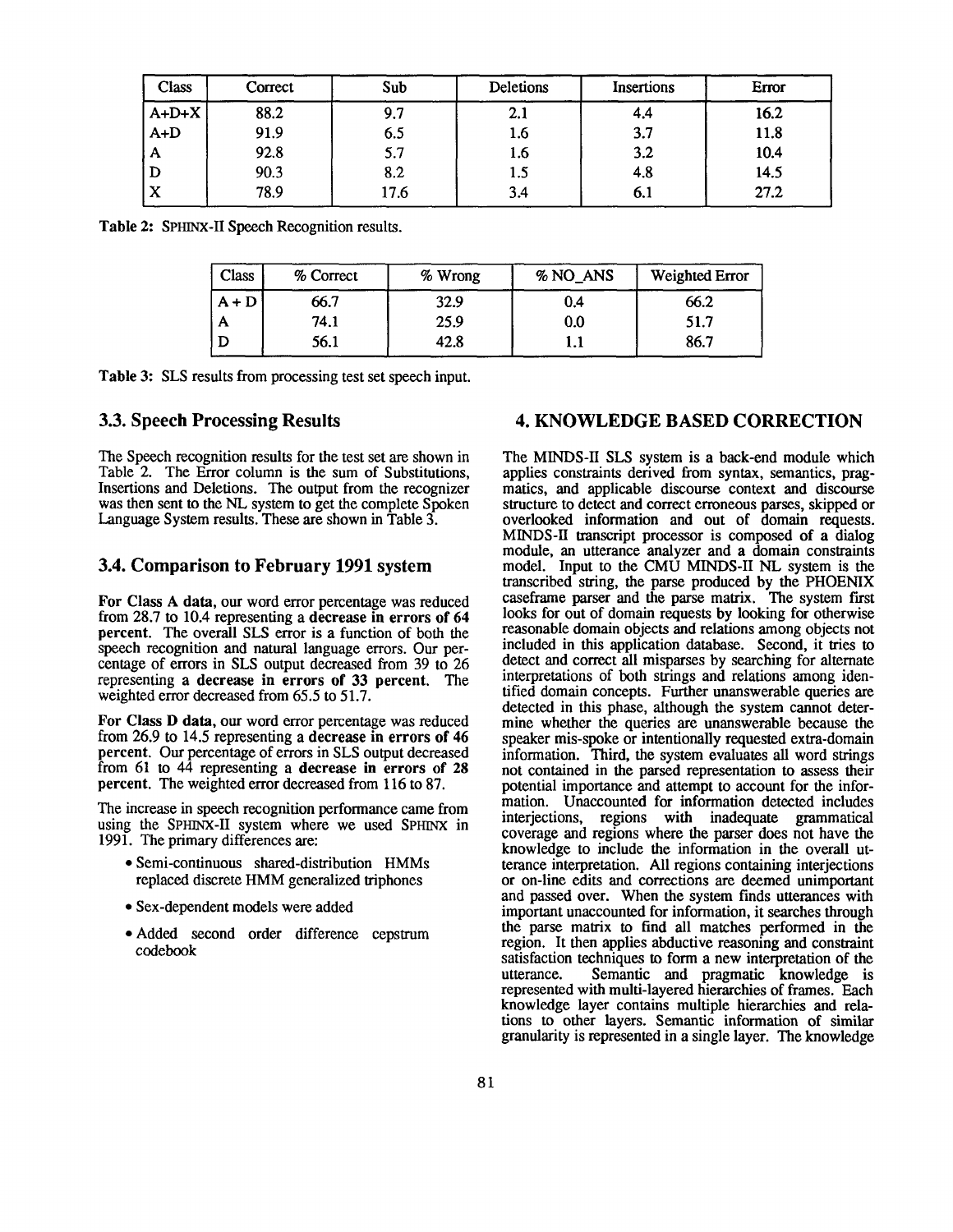| <b>System</b> | Class | % Correct | % Wrong | % NO_ANS | Weighted Error |
|---------------|-------|-----------|---------|----------|----------------|
| Phoenix       | A + D | 66.7      | 32.9    | 0.4      | 66.2           |
| MINDS-II      | A + D | 64.3      | 25.3    | 10.3     | 61.0           |

Table 4: UNOFFICIAL Comparison on MINDS-II and Phoenix results from processing test set speech input.

base contains knowledge of objects, attributes, values, actions, events, complex events, plans and goals. Syntactic knowledge is represented as a set of rules. The discourse model makes use of current focus stack, inferred speaker goals and plans, and dialog principles which constrain 'what can come next" in a variety of contexts. Goal and plan inference and tracking are performed. Constraints are derived by first applying syntactic constraints, constraining theses by utterance level semantic and pragmatic constraints followed by discourse level constraints when applicable. The system outputs either semantically interpreted utterances represented as variables and bindings for the database interface or error codes for "No\_Anwser" items.

The system was trained using 115 dialogs, approximately 1000 of the utterances from the MADCOW ATIS-2 training. Previously, the system had been trained on the ATIS-0 training set. This system incorporates the SOUL utterance analysis system as well as a dialog module for the Feb92 benchmark tests.

### **4.1. Knowledge Based Processing Results**

Due to mechanical problems, the results from this test were submitted to NIST after the deadline for official submissions. Therefore, they were not scored by NIST and are not official benchmark results. However, the results were generated observing all procedures for benchmark tests. They were run on the official test set, without looking at the data first. One version control bug was fixed when the system crashed while running the test. No code was changed, we realized that the wrong version (an obsolete one) of one function was used, and we substituted the correct one. The results were scored using the most recent comparator software released by NIST and the official answers (after adjudication).

## 5. ENVIRONMENTAL ROBUSTNESS

This year we incorporated the *Code-Word Dependent Cepstral Normalization* (CDCN) procedure developed by Acero into the ATIS system. For the official ATIS evaluations we used the original version of this algorithm, as described in [6]. (Recent progress on this and similar algorithms for acoustical pre-processing of speech signals are described in elsewhere in these proceedings [7].)

The recognition system used for the robust speech evaluation was identical to that with which the baseline results were obtained except that the CDCN algorithm was used to transform the cepstral coefficients in the test data so that

| System         | Microphone     | $%$ Error |
|----------------|----------------|-----------|
| SPHINX-II      | <b>HMD-414</b> | 13.9      |
| SPHINX-II+CDCN | <b>HMD-414</b> | 16.6      |
| SPHINX-II+CDCN | <b>PCC-160</b> | 21.7      |

**Table 5:** Comparison of speech recognition performance of SPHINX-II with and without the CDCN algorithm on the 447 A+D+X sentences in the test set which were recorded using the PCC-160 microphone as well as the Sennheiser HMD-414.

they would most closely approximate the statistics of the ensemble of cepstra observed in the training environment. All incoming speech was processed with the CDCN algorithm, regardless of whether the testing environment was actually the standard Sennheiser close-talking microphone or the desktop Crown PCC-160 microphone, and the algorithm does not have explicit knowledge of the identity of the environment within which it is operating.

Because of time constraints, we did not train the system used for the official robust-speech evaluations as thoroughly as the baseline system was trained. Specifically, the robust-speech system was trained on only 10,000 sentences from the ATIS domain, while the baseline system was trained on an additional 12,000 general English utterances as well. The acoustic models for the robustspeech system using CDCN were created by initializing the HMM training process with the models used in the baseline SPmNX-II system. The official evaluations were performed after only a single iteration through training data that was processed with the CDCN algorithm.

The official speech recognition scores using the CDCN algorithm and the Sennheiser HMD-414 and Crown PCC-160 microphones are summarized in Table 4. We summarize the word error scores for all 447 utterances that were recorded using both the Sennheiser HMD-414 and Crown PCC-160 microphones. For comparison purposes, we include figures for the baseline system on this subset of utterances, as well as figures for the system using the CDCN algorithm for the same sentences. We believe that the degradation in performance from 13.9% to 16.6% for these sentences using the close-talking Sennheiser HMD-414 microphone is at least in part a consequence of the more limited training of the system with the CDCN algorithm. We note that the change from the HMD-414 to the PCC-160 produces only a 30% degradation in error rate. Only two sites submitted data for the present robust speech evaluation, and CMU's percentage degradation in error rate in changing to the new testing environment, as